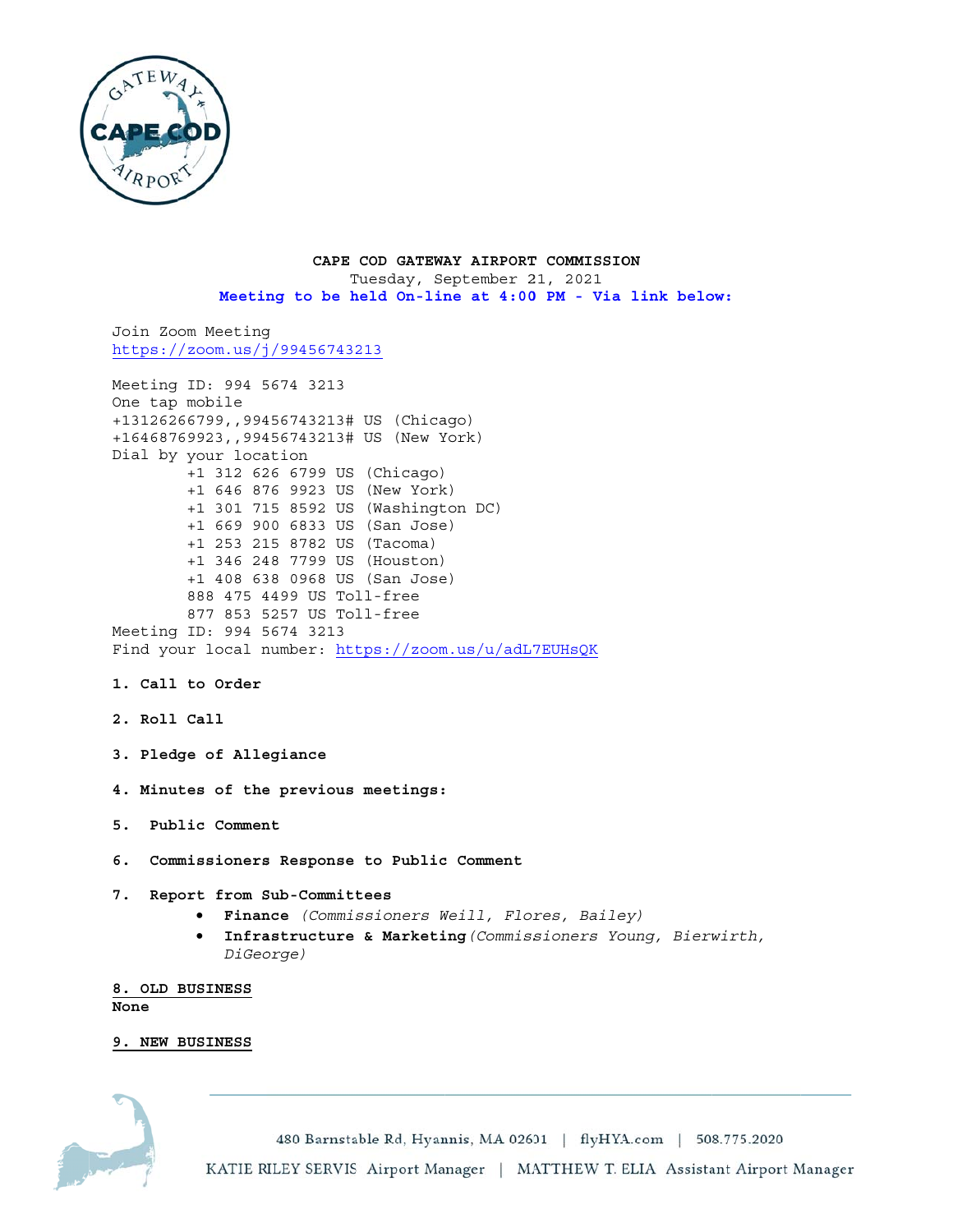**EXECUTIVE SESSION: Executive Session pursuant to M.G.L. c. 30A, § 21(a)(6) to consider the purchase, exchange, lease or value of real property (Air Cape Cod facility), as an open meeting may have a detrimental effect on the negotiating position of the Commission.** 

**COM0921-1 – Approval of the License Agreement by and between Cape Cod Gateway Airport and HMI Parking Services LLC** 

**COM0921-2 – Approval of the License Agreement by and between Cape Cod Gateway Airport and New England Utility Constructors Inc.** 

**COM0921-3 – Approval of an increase in airport staff by one full-time, 40 hour per week, Airport Operations Specialist position** 

- **COM0921-04 Approval of the FY2022 Business Plan Goals and Objectives**
- **COM0921-05 Approval of the FY2022 Proposed Events List**

#### **Updates:**

- o July & August Radio Advertising
	- o Coming to an end
		- o We attached a report (to date for August) for commercial that ran throughout the summer on 4 stations with CCB
		- o \$4,104 was the price for advertisement for the summer
- o Upcoming October Finance Items:
	- o Hyannis Hangar LLC October
	- o Heritage Turbines Access Agreement October
	- o NE Aircraft Detailing October
	- o Everest Fuel October
	- o ATCT Agreement October
- o Upcoming October Infrastructure Items:
	- o Signage for Ross October
	- o Signage (Airport Access Road & Terminal) October
- o Airport Finances Update
	- o Management to review with Finance Sub-committee and at the full Commission meeting
- o CARES Act Projects Update
	- o Replacement of T-hangar (Amendment Commission approved January 2021),
		- Critical path is environmental permitting.
		- 30-day Mass Historical review period begins week of July 26, 2021
		- Submit request for approvals to town planning board and September public hearing as well as MA Historical Society submittal
		- Schedule:
			- Design = underway
			- Environmental = August/September public meeting
			- Final Design = September 29, 2021
			- Bid Advertisement = October 7, 2021
			- Bid Opening = November 4, 2021
			- Bid Award = December 2021

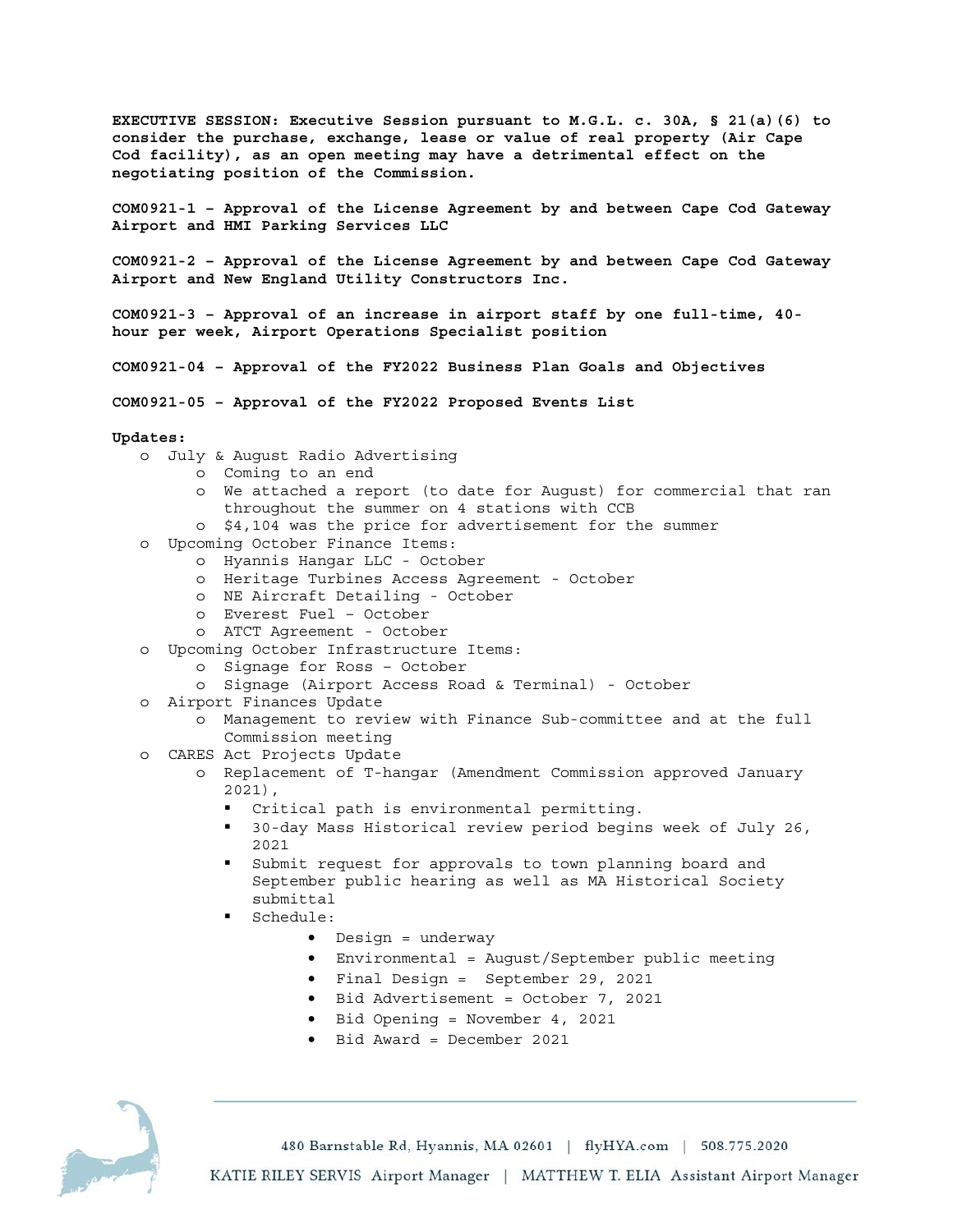- Development Addendum = December 2021
- Construction Start = March/April 2022
- Completion Date = October 2022
- o Fleet Hangar Door Replacement (Amendment Commission approved January 2021). On hold.
- o Mary Dunn Way Extension (underway and amendment forthcoming).
	- SOW Draft = Completed
	- Fee = Completed
	- Survey = Completed
	- ASG Contract = Underway
	- Design = Underway
	- IFE = Underway
	- Schedule:
		- Bid Advertisement = January 26, 2022
		- Bid Opening = February 24, 2022
		- Bid Award = March 10, 2022
		- Development Addendum = March/April 2022
		- Construction Start = May 2022
		- Completion Date = August 2022/Closeout November 2022
- o Airport Master Plan Update
	- o Meeting with FAA on 7/29/2021 and gained consensus on alternatives. One modification was made to Runway 6/24, which
		- Management will go over with the Commission
- o Next and Final Planning Advisory Group (PAG) Meeting = September 23 @ 11 via Zoom
- o Town of Barnstable Budget
	- o FY2023 Capital Improvement Plan meetings completed with on-call consultant teams on July 27
	- o Meeting with FAA and MassDOT = September 15, 2021
	- o FY2023 Operating Budget to commence October 2021
- o Airport Environmental Assessment
	- o Selection of Epsilon Associates
	- o December 2021/January 2022 start as long as we have an approved Airport Layout Plan from the FAA
		- We originally anticipated a October start but we must wait for the FAA to complete the review and approval of the proposed projects and that will take 90-days
- o PFOS/Public Involvement Plan & Update
	- o Continuing data collection and preparing for submittal of the Phase III report to DEP in October/November 2021
	- o Audit completed by DEP August 26, 2021 with request for additional information – future meeting with DEP by the end of September
	- o Future meeting with Town Council Leadership post audit meeting
- o Airport Rates & Charges Update (2021 review post-COVID19)
	- o FY2022 effort (October 2021)
	- o Airport Management will start working on various updates
- o Rebranding & Website Upgrade
	- o Website modifications underway and an interactive test website will be available soon for Management and Commission review
	- o Sign plan modifications underway
- o Dates to remember:

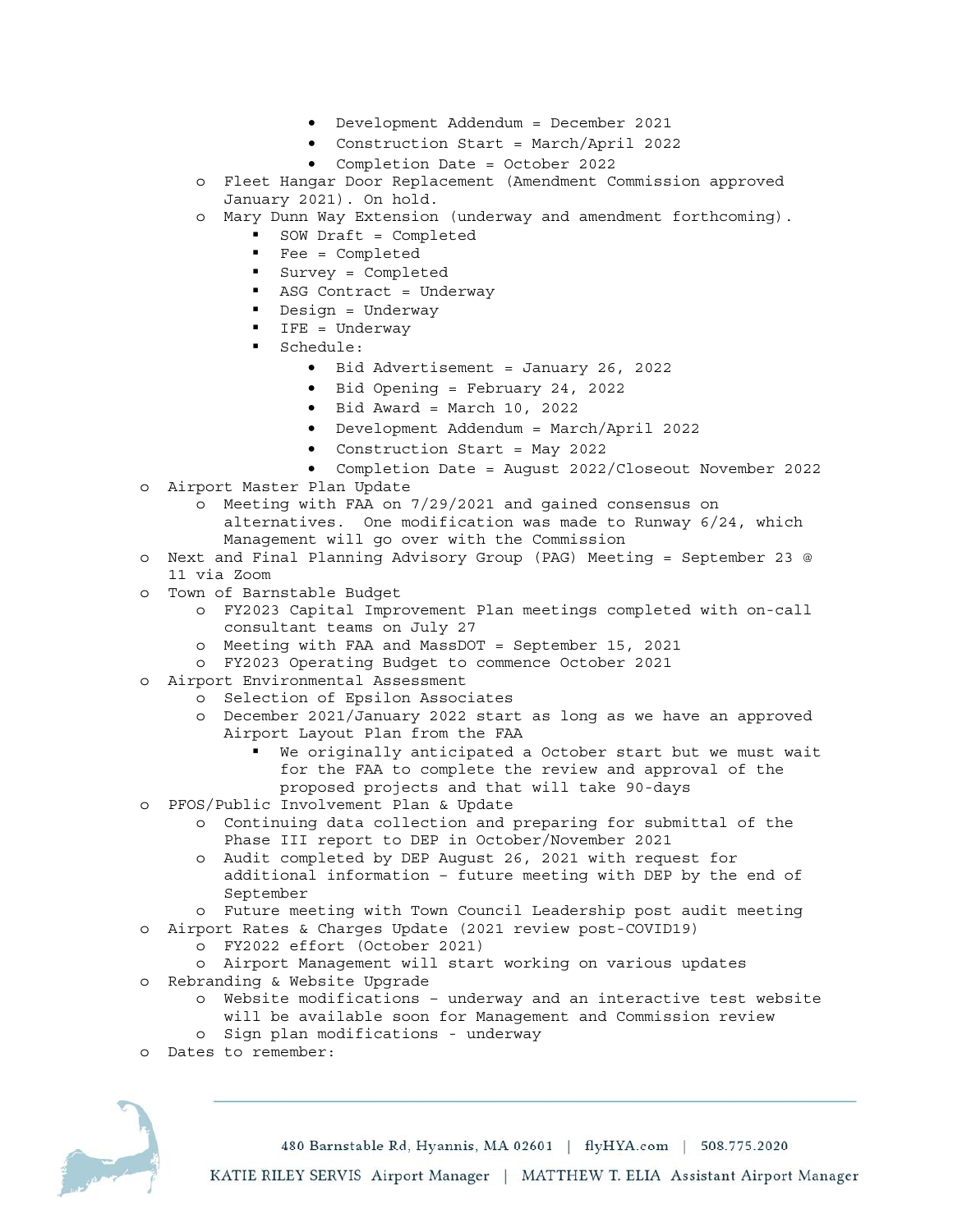- o MCI Drill September 28, 2021
- o Lease Development Update
	- o Griffin Avionics underway draft lease under Airport Management review
	- o Hyannis Hangar LLC (planned for discussion at the September meeting)
- **10. Announcements** Commissioner's Comments
- **11.** Matters not reasonably anticipated by the Chair
- **12. Adjournment** Next Meeting, October 19, 2021

Please Note: The list of matters, are those reasonably anticipated by the Chair, which may be discussed at the meeting. Not all items listed may in fact be discussed and other items not listed may in fact be discussed and other items not listed may also be brought up for discussion to the extent permitted by law. It is possible that if it so votes, the Commission may go into executive session. The Commission may also act on items in an order other than they appear on this agenda.

#### **AGENDA ITEMS**

**EXECUTIVE SESSION: Executive Session pursuant to M.G.L. c. 30A, § 21(a)(6) to consider the purchase, exchange, lease or value of real property (Air Cape Cod facility), as an open meeting may have a detrimental effect on the negotiating position of the Commission.** 

As Chair, I move to go into executive session pursuant to M.G.L. c. 30A, § 21(a)(6) to consider the purchase, exchange, lease or value of real property (Air Cape Cod facility), as an open meeting may have a detrimental effect on the negotiating position of the Commission. The meeting will reconvene in open session after the Executive Session.

## **COM0921-1 – Approval of the License Agreement by and between Cape Cod Gateway Airport and HMI Parking Services LLC**

**MOTION** to approve the one-year License agreement by and between Cape Cod Gateway Airport and HMI Parking Services LLC effective October 1, 2021. **SPONSOR:** Finance Subcommittee **(May be acted upon)** 

## **COM0921-2 – Approval of the License Agreement by and between Cape Cod Gateway Airport and New England Utility Constructors Inc.**

**MOTION** to approve the License Agreement by and between Cape Cod Gateway Airport and New England Utility Constructors Inc. from September 1, 2021 through May 21, 2022 for access to and use of the property on the southeast portion of the airfield outside of the secure fence' commonly known as the "Mildred's Lot". **SPONSOR:** Finance Subcommittee **(May be acted upon)**